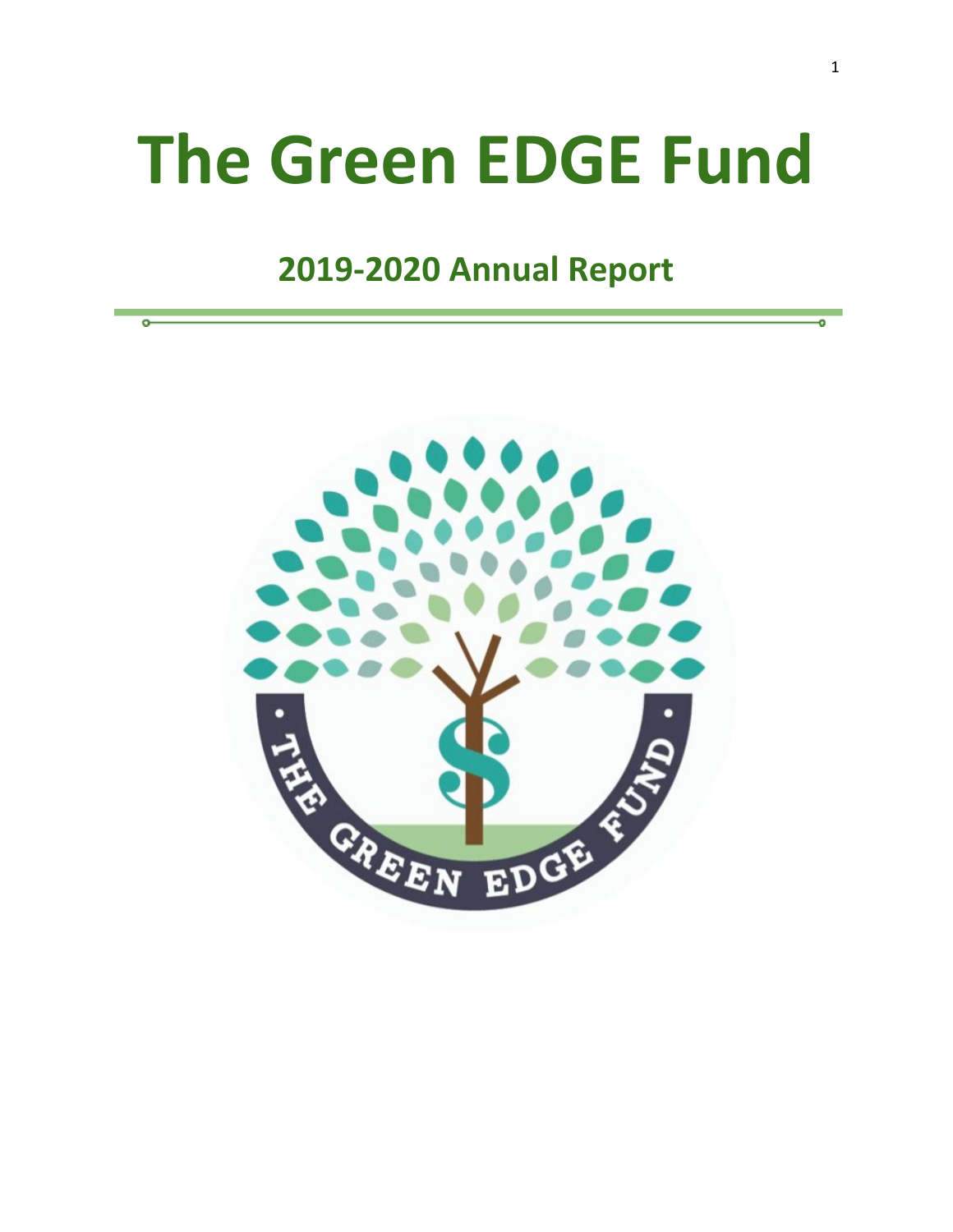# **Table of Contents**

# **Introduction to the Green EDGE Fund**

## **Projects Approved in 2019-2020**

# **Previous Projects**

a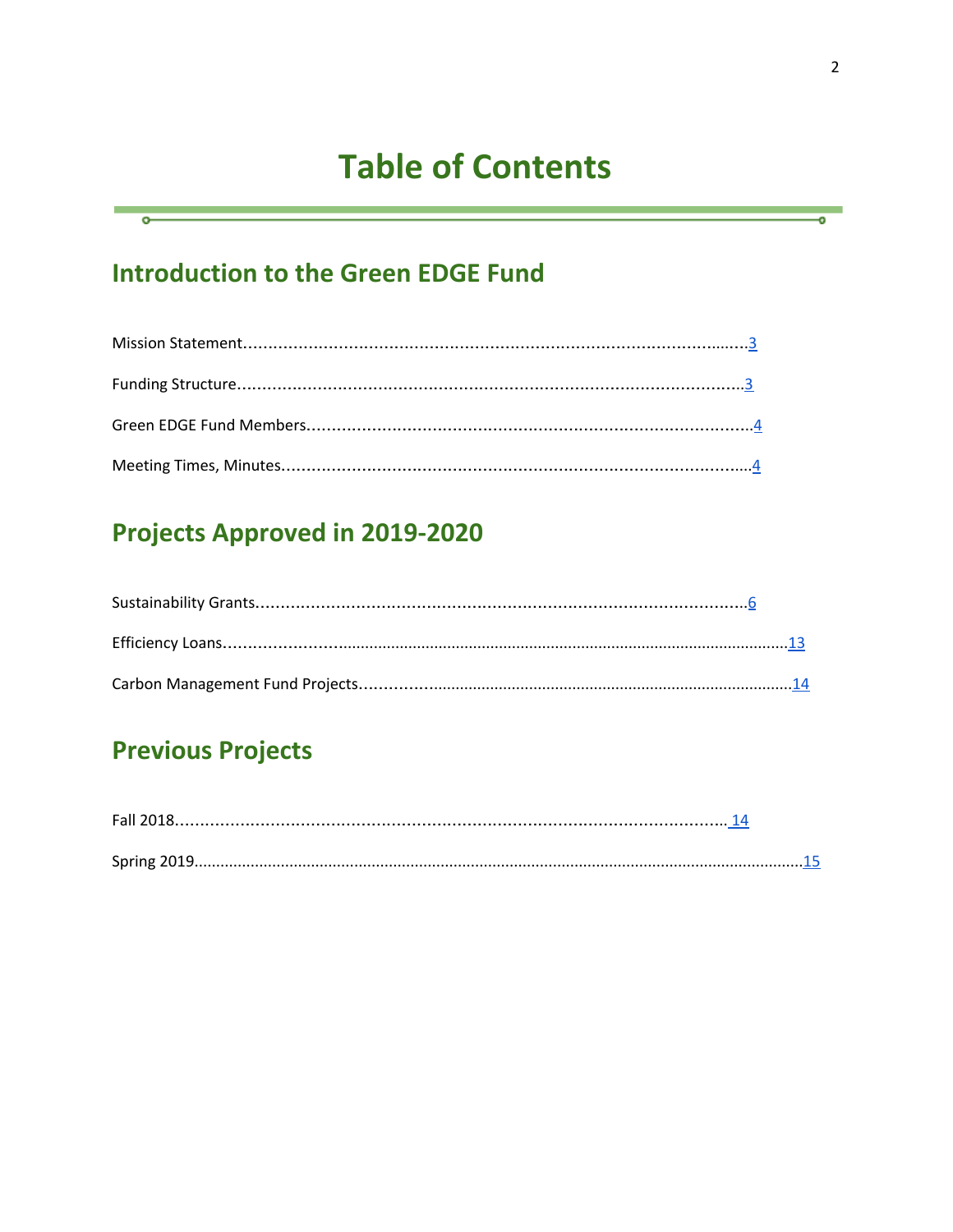# **Introduction to the Green EDGE Fund**

#### <span id="page-2-0"></span>**Mission Statement**

The mission of the Oberlin College Green EDGE Fund is to support projects that promote environmental sustainability within the Oberlin College & City community while promoting innovation and education and projects at Oberlin College that meaningfully improve efficiency and reduce resource consumption. We define sustainability as "an assemblage of mutual interests between social equity, viable economics, and a healthy environment. The sustainable society is one that recognizes these interconnected mutual interests and creates productive affiliations between them."

#### <span id="page-2-1"></span>**Funding Structure**

The Green EDGE Fund is a student board that manages a set of accounts designated for loan and grant allocations. Efficiency Loans are funded through Oberlin College while Sustainability Grants and the Carbon Management Fund Grants are funded through student semesterly green fees.

#### *Sustainability Grants*

Allocated to projects that promote sustainability within the Oberlin Community, and do not have clear and calculable financial savings for Oberlin College. These projects do not necessarily result in direct resource use reductions but do promote sustainability as defined by the sitting Board.

#### *Efficiency Loans*

Allocated to projects that reduce resource consumption and have clear and calculable financial savings for Oberlin College. This account operates on a revolving loan fund model; all financial savings directly resulting from these projects are paid by the College into the Efficiency Loan Account on an annual basis until 150 percent of the initial investment is repaid so that further loans can be made. Efficiency loans must be in effect for a full year before payback is initiated. Savings may be calculated based on conservative estimates or measurable changes in resource consumption data.

A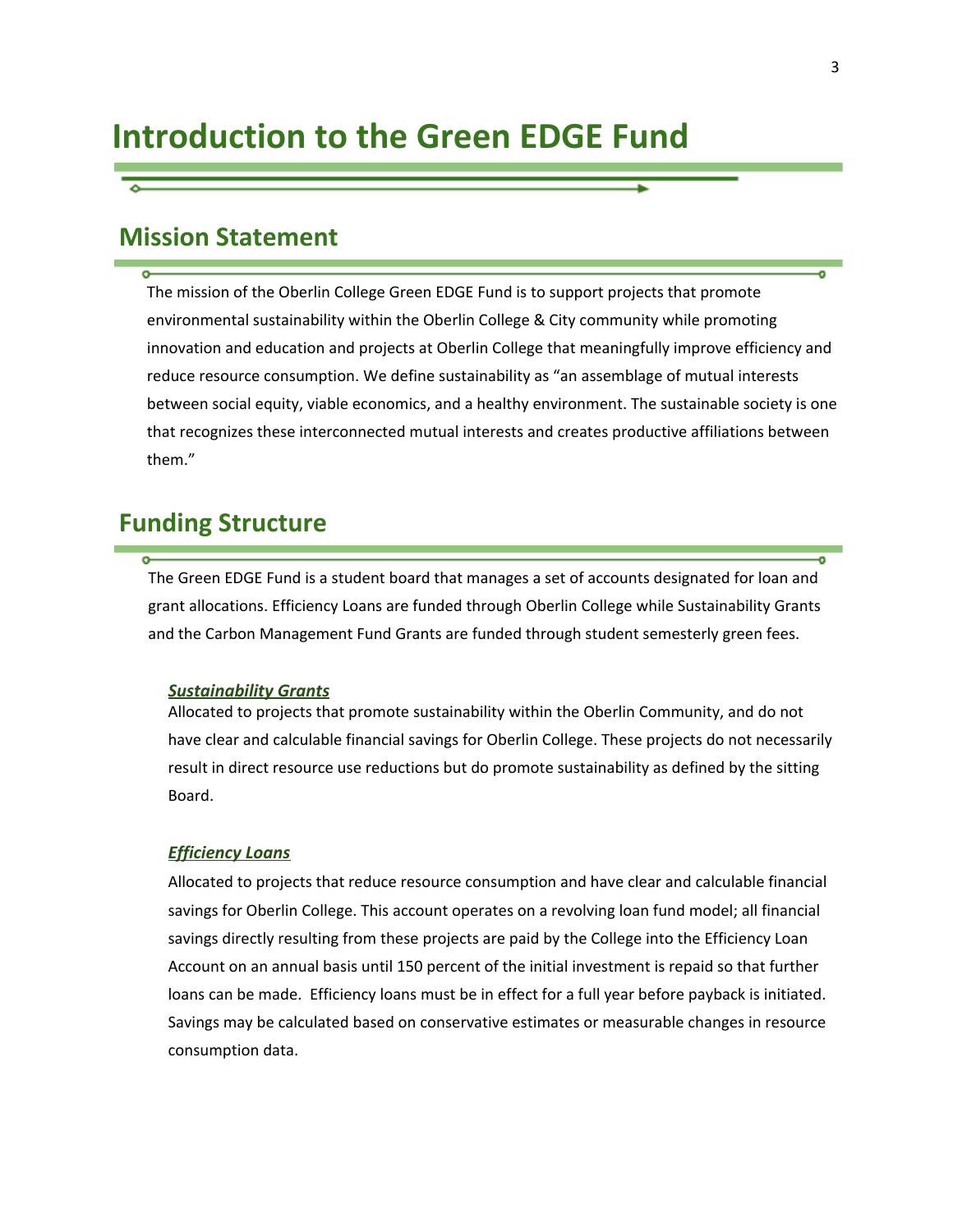#### *Carbon Management Fund*

Allocated to projects that provide verifiable sequestration of carbon and are situated in or around Oberlin within a 6-county region including: Lorain, Erie, Huron, Ashland, Wayne, and Medina. These carbon sequestrations are meant to be attributed to specific areas of the College for which carbon offsets have not yet been acquired, such as student travel to and from campus. Non-Recourse Carbon Investments do not have payback requirements, but do require a calculation quantifying the carbon saved through the project. Non-Recourse Carbon Investments are awarded based on the relative cost to offset a metric ton of  $CO<sub>2</sub>$  or equivalent greenhouse gases by the project and an additional consideration of non-carbon related benefits resulting from the project.

#### <span id="page-3-0"></span>**Green EDGE Fund Board Members and Advisors**

#### *Fall 2019*

Chair: Olivia Vasquez '20 Vice-Chair: Audrey Kamal '22 Treasurer: Emily Rosenberg '22 Public Outreach Coordinator: Wenling Li '21 Community Liaison/Project Generator: Hannah Scholl '21 Account Manager/Community Liaison: Phoebe von Conta '22 Secretary: Johan Cavert '20 OES Liaison: Stephan Ciulla '21 Board Advisors: Ben Hobbs Administrative Advisors: Heidi Pycraft

#### *Spring 2020*

Chair: Olivia Vasquez '20 Vice-Chair: Audrey Kamal '22 Treasurer: Emily Rosenberg '22 Public Outreach Coordinator: Wenling Li '21 Community Liaison/Project Generator: Hannah Scholl '21 Account Manager/Community Liaison: Phoebe von Conta '22 Secretary: Johan Cavert '20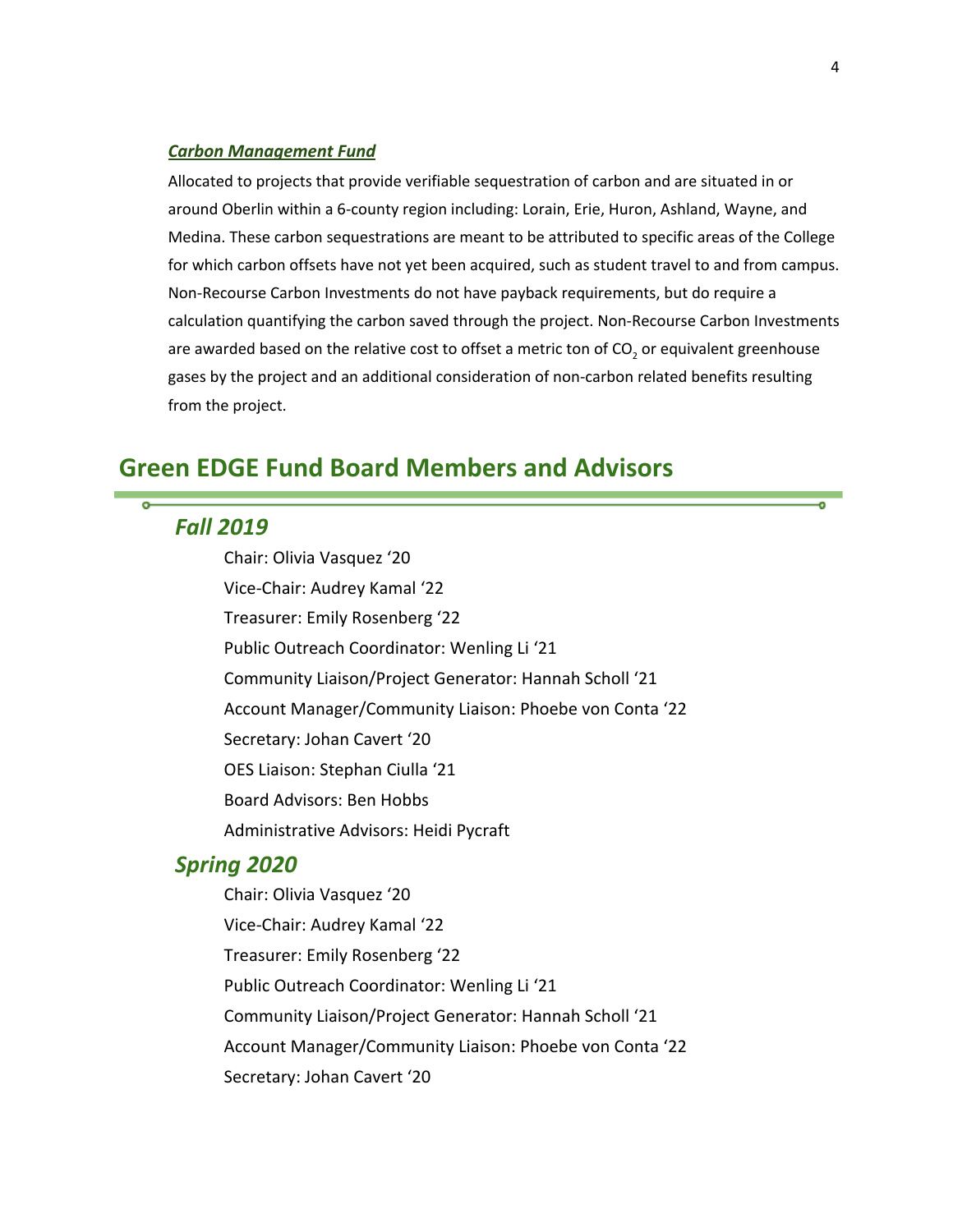OES Liaison: Stephan Ciulla '21 Board Administrators: Ben Hobbs Administrative Advisors: Heidi Pycraft Spring 2020 Hires: Alayna Bierly '22, Noemi Duker'23, Justin Lee'22, and Nina Liloia '22

### <span id="page-4-0"></span>**Meeting Times, Minutes**

 $\overline{\phantom{a}}$ 

During the fall 2019 semester, the Green EDGE Fund Board met regularly on Wednesday from 12:15 pm - 1:15 pm EST in the Adam Joseph Lewis Center (AJLC) in the conference room. The student board would meet on Sunday afternoons to prepare for the weekly board meetings and tasks. During the first half of the spring 2020 semester, the Green EDGE Fund Board met regularly on Mondays 12:15 pm - 1:15 pm in the AJLC, 1024. Student board meetings took place on Sunday afternoons. Due to COVID-19, both meeting times were shifted to Zoom for the remainder of the semester. Link to the minutes from fall 2019 to spring 2020 [here](https://docs.google.com/document/d/1hRMryxE6kdg7Quo5JFR6_lwvHgGtMvLGV3i3Jwf1jKg/edit?usp=sharing).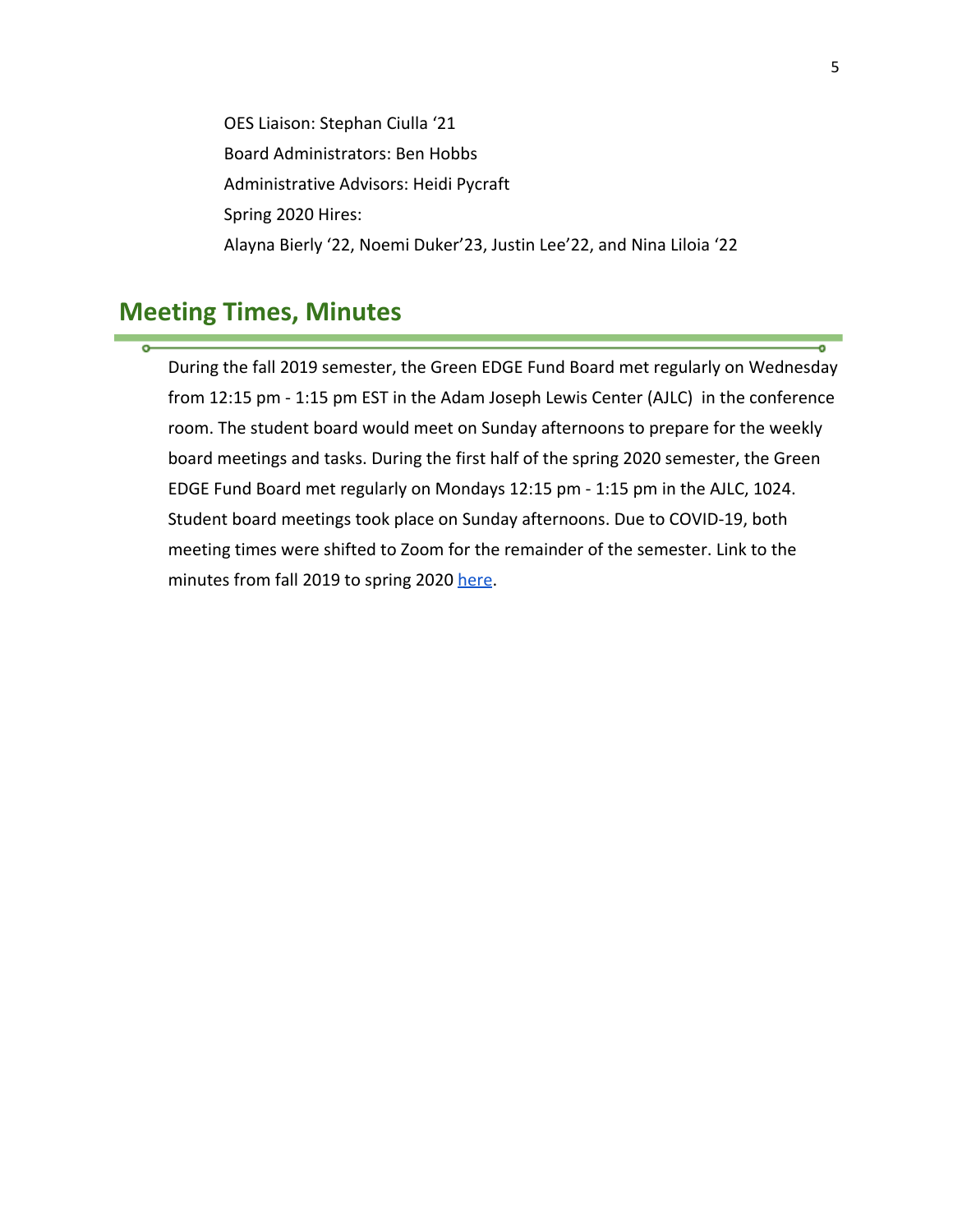# **Projects Approved in 2019-2020**

Projects that have been officially approved by the GEF this academic year and either have been implemented or are in the process of being implemented. Project managers on the GEF serve as the primary contact for the duration of project development and implementation.

#### <span id="page-5-0"></span>**Sustainability Grants Approved**

**Fall 2019**

Projects

#### **George Jones Farm Food Forest**

Approved October 3, 2019

**Summary**: This project was approved in the fall of 2019, the board awarded funds to Maya Seckler for the purchase of perennial crops and irrigation equipment for her George Jones Farm Food Forest project.

- **Background Premise**: The project was contingent on the agricultural education components this project will provide. It is expected to be used as a part of an ENVS 101 Community Based Education project.
- **Cost-Benefit Analysis**: The project came to a total cost of \$5,791.00, while there is not a clear and calculable payback, it promotes sustainability through the form of sustainable agricultural education. The Food Forest would also serve to grow food for City Fresh, a local produce distributor and nonprofit in Oberlin.

Link to Approval [Document](https://drive.google.com/file/d/1UPZ8sm83YuOBcAMlZjVR-oKWhHEDw_Sl/view?usp=sharing) Link to [Proposal](https://drive.google.com/file/d/1DIiaZt9ItIR8uYfYlZC-WTzJ9ZI8VFB4/view?usp=sharing)

#### **Gap Grants for Energy Efficiency and Requisite Small Repairs**

Approved November 18, 2019

**Summary**: This project was approved in the fall of 2019, the board awarded funds to POWER - Providing Oberlin With Efficiency Responsibly, for the use of providing gap grants to Oberlin homeowners and residents. These gap grants provide extra funds for residents to pay for home heating improvements in emergency situations. David Snyder acted as a representative of this project throughout this process.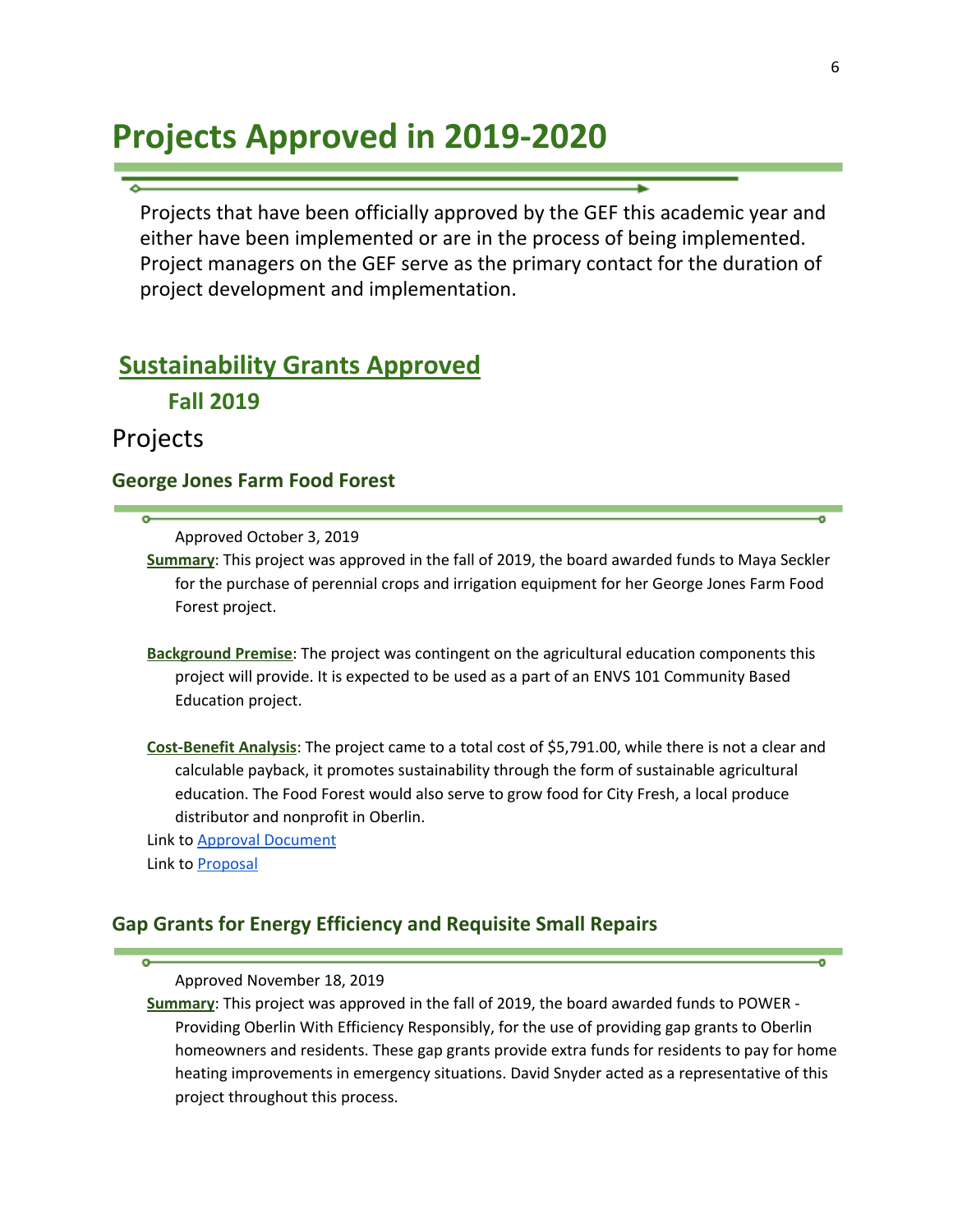- **Background Premise**: This project was contingent on the verbal communication between Ben Hobbs and POWER regarding the allowance of up to \$5,000 or 2 furnaces to be replaced in emergency situations. Additionally, this project is contingent on the City of Oberlin's efforts of improving energy efficiency in low-income households.
- **Cost-Benefit Analysis**: This project came to a total cost of \$20,000.00. Although there is no calculable payback, it promotes energy efficiency and acts with the interest of humanitarian needs. This project works on increasing energy efficiency within the City of Oberlin and within low-income homes.

Link to Approval [Document](https://drive.google.com/file/d/195nHUlduz_sM3zN45s-Vqi44jlSLtc8p/view?usp=sharing) Link to [Proposal](https://drive.google.com/file/d/0B31fVYnjp_9oWm5oYmFqMUFKTzYtNWJ3ODA3aWt4aVFOSlA0/view?usp=sharing)

#### **Legion Field Community Garden Sustainable Improvements**

Approved November 2, 2019

**Summary**: This project was approved in the fall of 2019, the board awarded funds to the Legion Field Community Garden for the purposes of improving the garden through the replacement of garden raised beds, fencing, and the composting system.

- **Background Premise**: The project was contingent on the continued support of the LFCG's initiative in promoting sustainable food production practices, along with the sustainable management of Oberlin's land, water, and waste materials.
- **Cost-Benefit Analysis**: The project came to a total cost of \$1,358.02, there is no clear and calculable financial paybacks. However, the Legion Field Community Garden provides many different education programs on sustainable land and resource management in addition to its community garden program.

Link to **Approval [Document](https://drive.google.com/open?id=1-apmGTCPO7MkSo1PE98R7IGCgGZ-VZac)** 

Link to [Proposal](https://drive.google.com/open?id=1Y84nJYMOQMtnym_fpyvefqm_1xKjh38r)

#### **High School Internship Legion Field Garden with Revised Budget**

Approved November 3, 2019

**Summary**: This project was approved in the fall of 2019, the board awarded funds to the Legion Field Community Garden for their high school internship program.

**Background Premise**: This project was contingent on the continued support and relationship with the LFCG's continued efforts in promoting sustainable food production education among community youth and their subsequent benefits.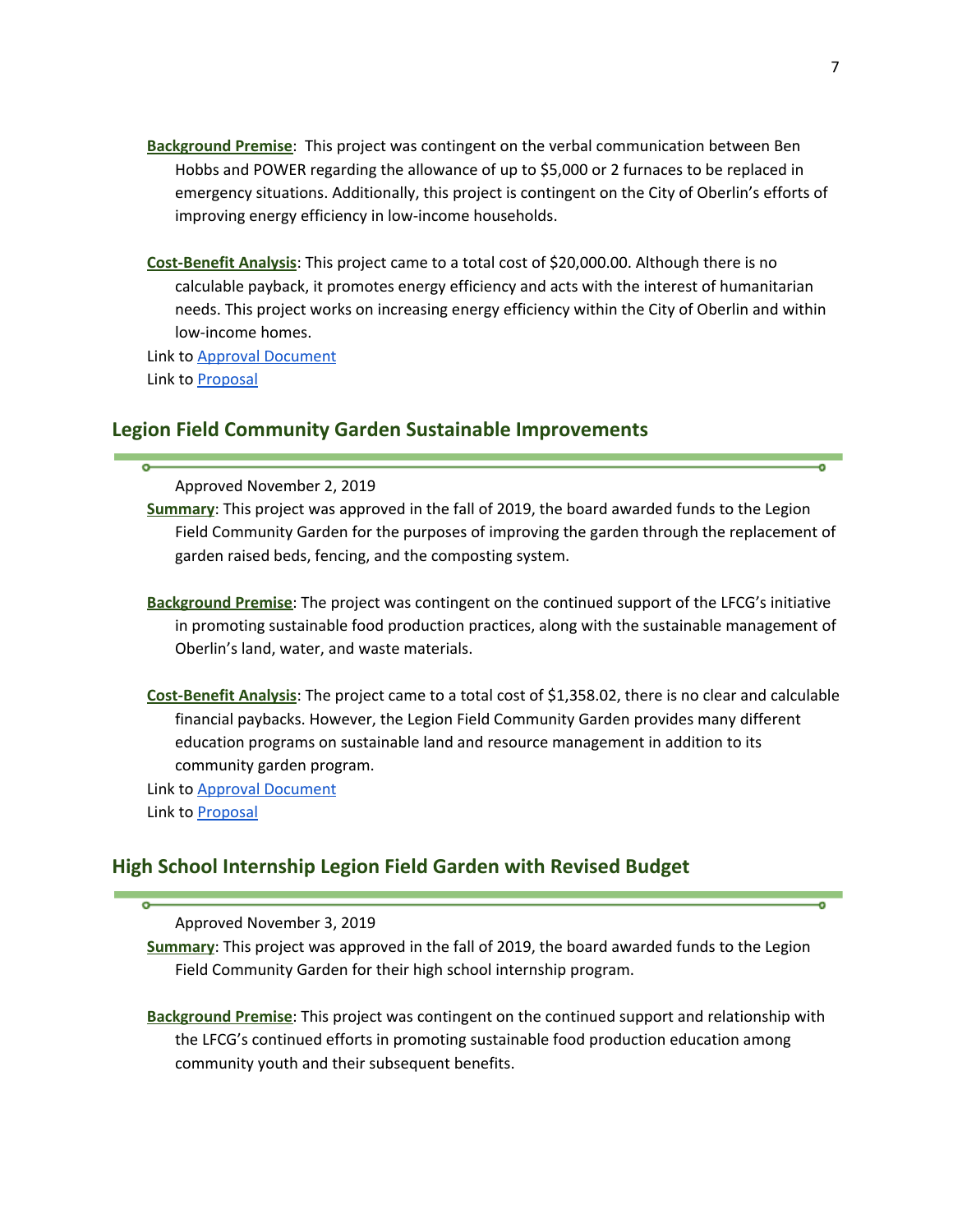**Cost-Benefit Analysis**: This project came to a total cost of \$8,153.65, with no clear and calculable financial paybacks. However, we see the increase in sustainability of natural resources and their benefits to the community through this program as a payback.

Link to Approval [Document](https://drive.google.com/open?id=1JkIQN1S6uh7YrGYNUMUobKZzz5WTtKvZ)

Link to [Proposal](https://drive.google.com/file/d/1RE4JuKdqrhXBuo0QfsEyigKix-bDfjhN/view?usp=sharing)

#### **Urban Forestry Initiative**

Approved January 7, 2020

- **Summary**: This project was approved in the fall of 2019, the board awarded funds to the Urban Forestry Initiative proposed by Jeff Bauman on behalf of the City of Oberlin, for the purpose of purchasing trees for the city's urban forest.
- **Background Premise**: This project was contingent on the continued support and relationship with the City of Oberlin and the Public Works Department. This project supports the implementation of green infrastructure and has a positive impact on local environmental resiliency.
- **Cost-Benefit Analysis**: This project came to a total cost of \$5,000.00, with no clear and calculable financial paybacks. However, we see that urban forests increase carbon sequestration, improves air quality, and contribute to an overall greener Oberlin.

Link to **Approval [Document](https://drive.google.com/open?id=1h7Xaa9pXnRn6bbuApUC0k40DfdRWquYH)** Link to [Proposal](https://drive.google.com/open?id=18f65j_wCnXwDPXFA6b9GPawa9eHCIxjt)

#### **Chimney Swift Tower at WRLC**

Approved November 19, 2019

- **Summary**: This project was approved in the fall of 2019. The board awarded funds to the Chimney Swift Tower within Lorain County proposed by the Western Reserve Land Conservancy. This project aims at building a chimney swift tower and its educational component of the involvement of the local Girls Scout Troop.
- **Background Premise**: This project was contingent on the continued support of wildlife conservation and educational efforts facilitated by this project and its relationship with the Girl Scouts, the Black River Audubon, and the Ohio Ornithological Society.
- **Cost-Benefit Analysis**: This project came to a total cost of \$554.00, with no clear and calculable financial paybacks. However, we recognize the community and environmental benefits of educating community youth on conservation and the continued efforts of environmental stewardship in protecting the native species of the chimney swift.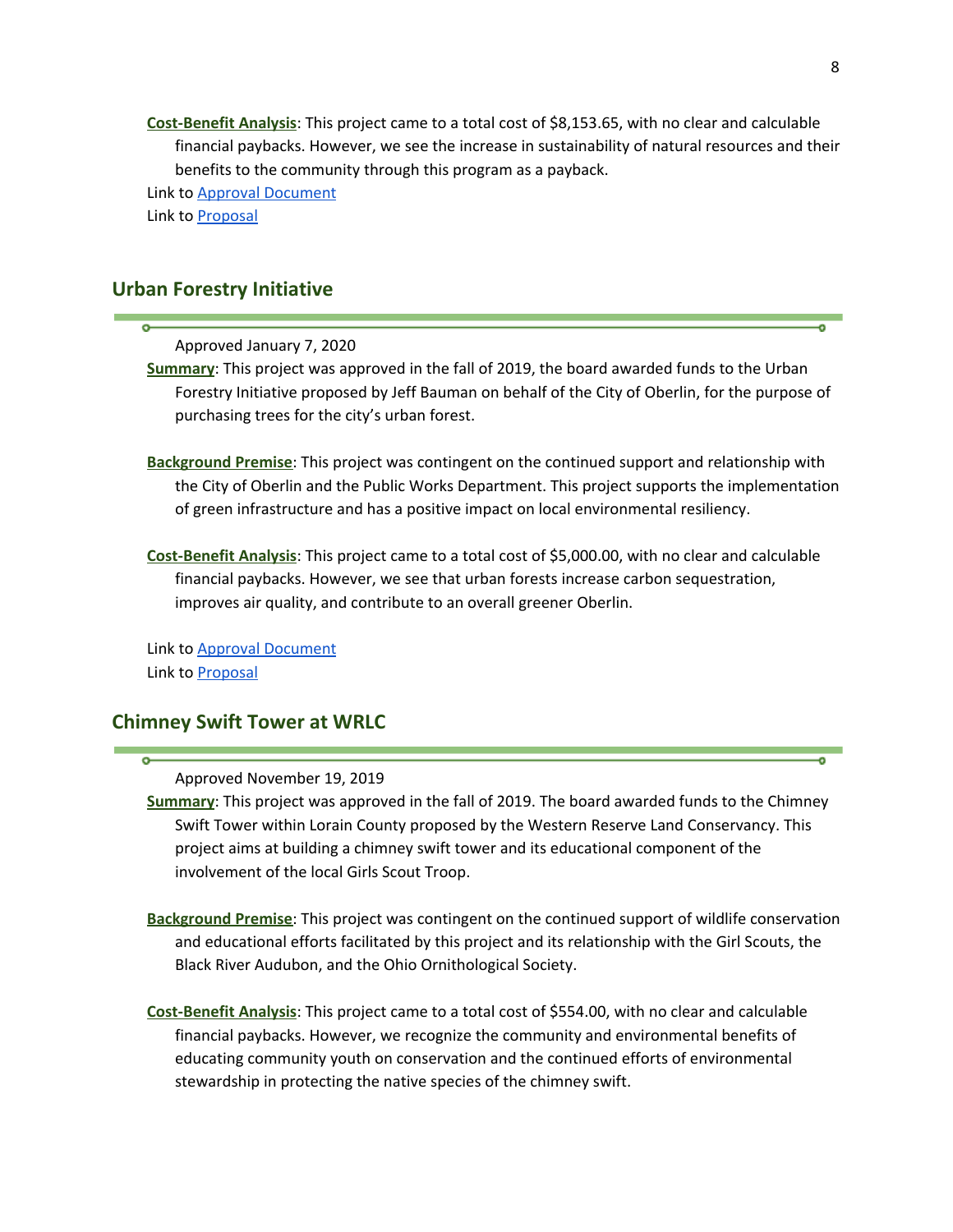Link to Approval [Document](https://drive.google.com/open?id=1Yj4s7vT2QwwcGFQlRAoRII_fRmFh7pDu) Link to [Proposal](https://drive.google.com/open?id=1fYZLcZfDlBS966-Ce56jixOiVFo5Clnq)

#### **Free Store Mending Station**

Approved December 9, 2019

**Summary**: This project was approved in the fall of 2019, the board awarded funds to the Free Store Mending project. This project aims at increasing the Free Store, managed by the Resource Conservation Team, capacity to supply materials needed to reuse and upcycle materials and provide education resources to the Oberlin community.

- **Background Premise**: This project is contingent on the collaboration with the Resource Conservation Team and the education components on reusing and upcycling textile materials.
- **Cost-Benefit Analysis**: The project came to a total cost of \$214.79, with no clear and calculable financial paybacks. However, we recognize the importance of supporting the reuse, repurposing, and repair of clothing and fabrics.

Link to **Approval [Document](https://drive.google.com/open?id=14XW4IFLSJxO45tkXa6JDEbKGRjz86Lxc)** Link to [Proposal](https://drive.google.com/open?id=0B1PP9M3WKkKjMm1TMjMwdG82cDk4cnNKUzJSSzBoQU85b2pr)

#### **Bike Fix-It Stations**

Approved January 8, 2020

**Summary**: This project was approved in the fall of 2019 when the board awarded funds to the Bike Fix-It Stations project. The project aims to build on prior efforts and the existing presence of fix-it stations on campus by providing new pumps and new stations throughout the college and town. By investing in bicycle infrastructure, GEF aims to support breaking down financial, behavioral, monetary, and accessibility barriers to local bicycle ridership.

**Background Premise**: This project is contingent on the future support of bicycle maintenance throughout Oberlin and the Oberlin community.

**Cost-Benefit Analysis**: The project came to a total cost of \$8,935.00, with no clear and calculable financial paybacks. However, we recognize the importance of making bike infrastructure and maintenance available and accessible.

Link to Approval [Document](https://drive.google.com/open?id=1u6xlsyoje3YEPyZbTpY-aMdyDnXc8QsN) Link to [Proposal](https://drive.google.com/open?id=0B31fVYnjp_9oa1NTU0tvZ0tYM2NQbjRTdUNZWWtoX2pYbEpn)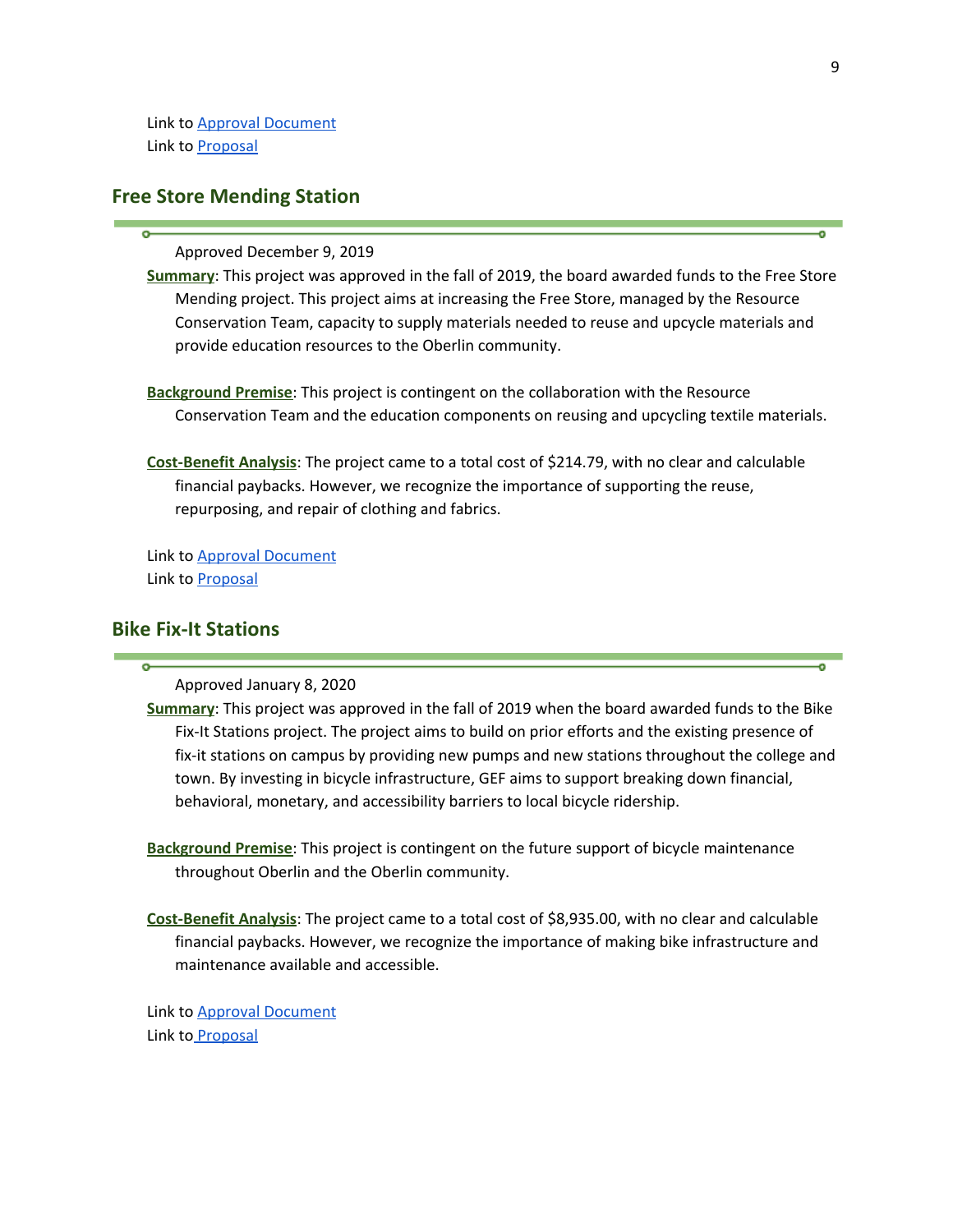#### **Buying Reusable Menstrual Products for SIC**

Approved December 22, 2019

**Summary**: This project was approved in the fall of 2019, the board awarded funds to the Buying Reusable Menstrual Products proposed by the Sexual Information Center (SIC). This project aims to increase the amount of available reusable menstrual products to meet current and future needs.

**Background Premise**: This project is contingent on the continued support and relationship with the SIC and their efforts towards sustainability and sustainable education.

**Cost-Benefit Analysis**: The project came to a total cost of \$1,455.43, with no clear and calculable financial paybacks. However, we recognize the need and importance of providing reusable menstrual products.

Link to **Approval [Document](https://drive.google.com/file/d/1gim5C9UCFCB7L6m95O-rtq7-QE-wi9y8/view?usp=sharing)** Link to [Proposal](https://drive.google.com/open?id=0B31fVYnjp_9oeWg5UW5vWGFXd0tEWTcyMnhOMWlQd25zMWtR)

#### **GEF Fall Banquet**

Approved December 9, 2019

**Summary**: This project was approved in the fall of 2019, the board awarded funds to the Green EDGE Fund Banquet: A Sustainability Celebration. This project aims to support this event and its efforts to bring the Oberlin community and college together.

**Background Premise**: This project is contingent on this event and its influence to serve as a structure for future events held by the Green EDGE Fund.

**Cost-Benefit Analysis**: This project came to a total cost of \$850.00, with no clear and calculable financial paybacks. However, we recognize the importance of fostering city and college relations especially within the context of working towards the goal of sustainability.

Link to Approval [Document](https://drive.google.com/open?id=1USdV5xX1-amBjYbJfnvLnhj6dGLXZQnP) Link to **[Proposal](https://drive.google.com/open?id=1OTqW-b9_7Q_t9XRDXV7IgrQfP3py0xtg)** 

### **Sustainability Grants Approved Spring 2020**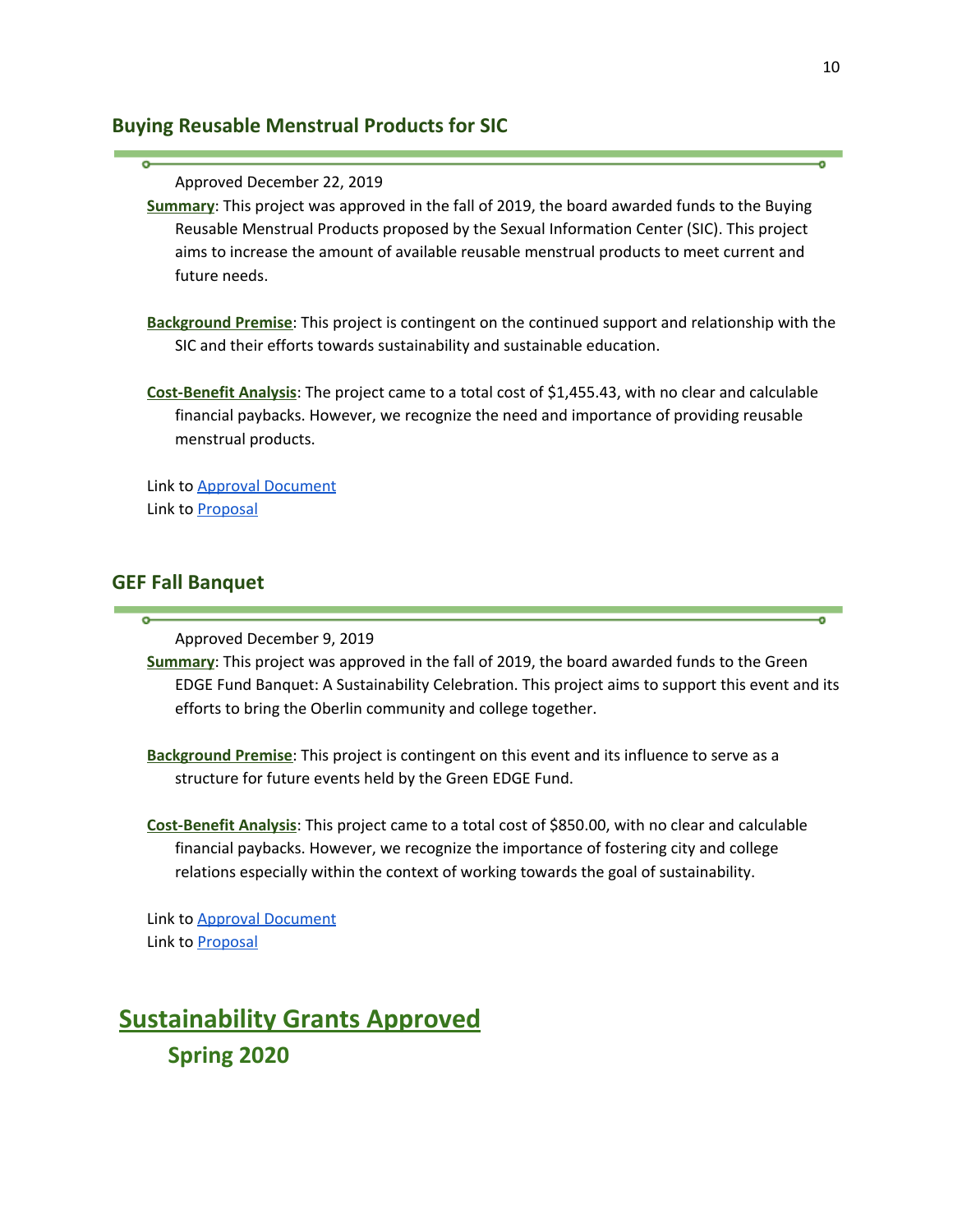#### **Build-A-Garden**

Approved April 7, 2020

**Summary**: This project was approved in the spring of 2020, the board awarded funds to the Build-A-Garden project proposed by Oberlin Community Services. This project aims to increase garden access for people in Lorain County. This project will provide participants with materials and educational support to create their own gardens.

**Background Premise**: This project is contingent on the continued support and relationship with Oberlin Community Services and its efforts to combat food insecurity within Lorain County.

**Cost-Benefit Analysis**: This project came to a total cost of \$2,000.00 with no clear and calculable financial paybacks. However, we recognize the importance of supporting educational efforts in creating sustainable and innovative gardening to community members.

Link to **Approval [Document](https://drive.google.com/open?id=1AWh3eNlSY2c7TBMvxozzx7ipsNwKeS5I)** Link to [Proposal](https://docs.google.com/document/d/1tVQ6zxc54xzoYLbwGCpsx5sXvVINO6NHtUOQyDTySEQ/edit?usp=sharing)

### **Installation and Implementation of Environmental Dashboard in Oberlin's New PreK-5 School**

Approved April 6, 2020

**Summary**: This project was approved in the spring of 2020, the board awarded funds to the Installation and Implementation of Environmental Dashboard Monitoring, Display and Educational Programming in Oberlin's New PreK-5 School, proposed by Oberlin Public Schools.

**Background Premise**: This project is contingent on the continued support of environmental education and its integration into schools through the Environmental Dashboard.

**Cost-Benefit Analysis**: This project came to a total cost of \$45,331.87 with no clear and calculable financial paybacks. However, we recognize the importance of fostering environmental stewardship and awareness among youth through the use of the Environmental Dashboard within the Oberlin community.

Link to **Approval [Document](https://drive.google.com/open?id=1SRh1p5n1mCJaok9dsEFwiaiWsa7TNrTJ)** Link to [Proposal](https://docs.google.com/document/d/1fFRzRXpvZGa-oYAGQvLz4DTlK4AKeR_M2ZDYl7v-DEI/edit?usp=sharing)

#### **Oberlin Prairie Improvements and Wildflower Giveaway**

Approved: May 27, 2020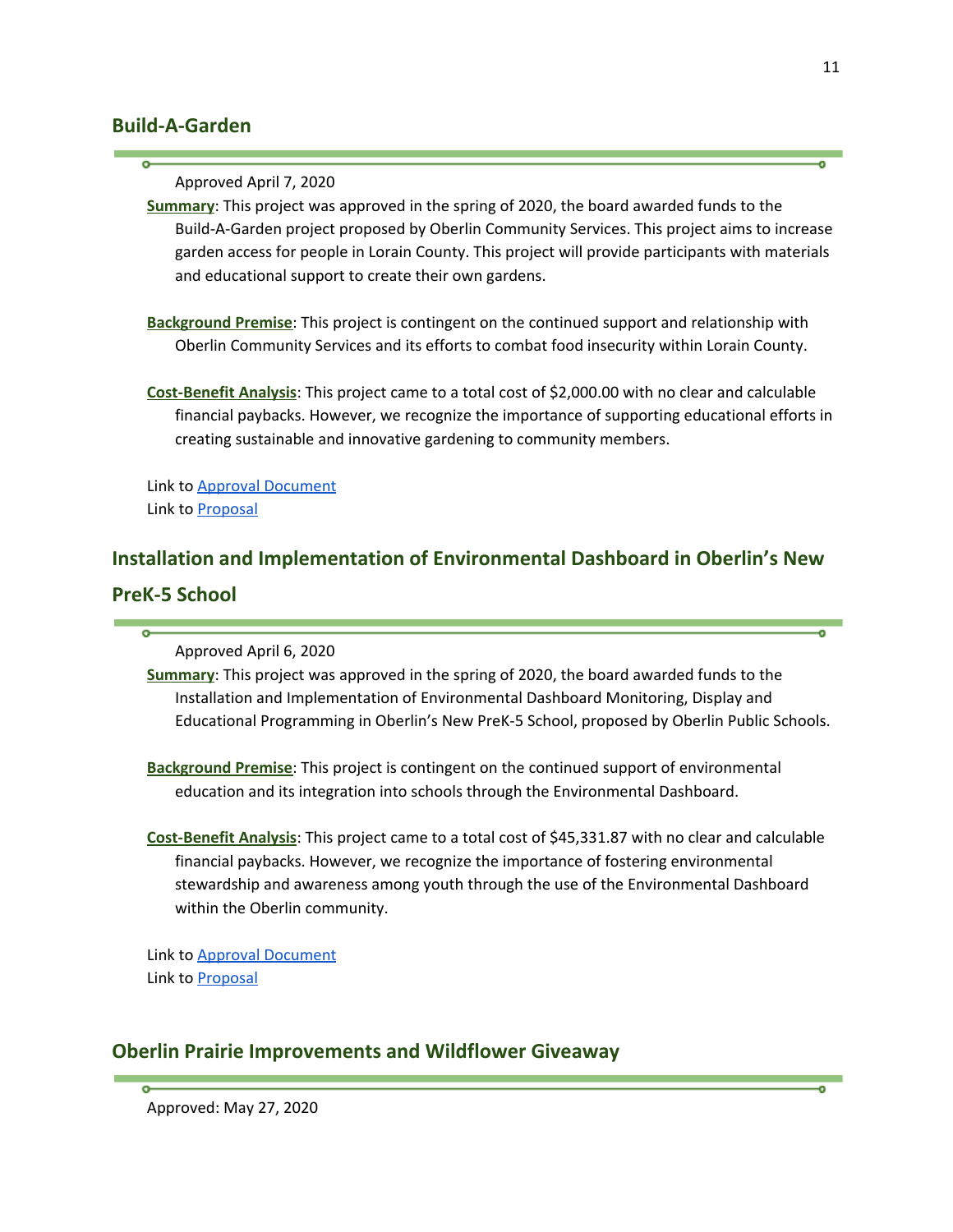**Summary:** This project was approved in the spring of 2020, the board awarded funds for portions of the Oberlin Prairie Improvements Project, proposed by the Western Reserve Land Conservancy. Specifically, the Board funded a Bike and Bench installation and also funded structural improvements to the Chimney Swift Tower, as well as the installation of an informational kiosk.

**Background Premise:** This project is contingent on the continued support of the Oberlin Prairie and the Western Reserve Land Conservancy's efforts of conservation.

**Cost-Benefit Analysis:** This project came to a total cost of \$13,519.90 with no clear and calculable financial paybacks. However, we recognize the benefits of encouraging more community members to explore the prairie and all the educational opportunities it offers. We believe that the bike rack, and bench will help to make the Prairie more accessible to visitors and encourage sustainable transportation to the Prairie. We believe the Chimney Swift Tower improvements will extend the project's lifetime and continue to promote environmental education through its informational kiosk, and will support wildlife conservation efforts.

Link to **Approval [Document](https://drive.google.com/file/d/17YaEsyaDzwO_UliYyQp2FCrK7cTY_6f3/view?usp=sharing)** Link to [Proposal](https://docs.google.com/document/d/1qvwwiBFFCJwINwwIZVg23567JYVsxWxEgIY9ygjbhjI/edit?usp=sharing)

õ

#### **OCS Farm Field Gleaning Pilot Project**

Approved: May 19, 2020

**Summary:** This project was approved in the spring of 2020, the board awarded funds to the Farm Field Gleaning Pilot Project proposed by Oberlin Community Services. This project has the objective of improving local food systems and reducing food waste.

**Background Premise:** This project is contingent on the continued support of Oberlin Community Services and its efforts to support the Oberlin community.

**Cost-Benefit Analysis:** This project came to a total cost of \$5,960.00 with no clear and calculable financial paybacks. However, we recognize the importance of this project within Oberlin. We have pursued this project because we value the work Oberlin Community Services does for the Oberlin community, especially during these uncertain times. We recognize the importance of creating more sustainable food systems with the combined efforts of reducing food waste.

Link to **Approval [Document](https://drive.google.com/file/d/1K5rk4Qy8PMsuGLyc4Lg0LKLEvOMiQFLz/view?usp=sharing)** Link to **[Proposal](https://drive.google.com/open?id=1qelMOyTX6taHiepavX36ijovReuW6oFm)**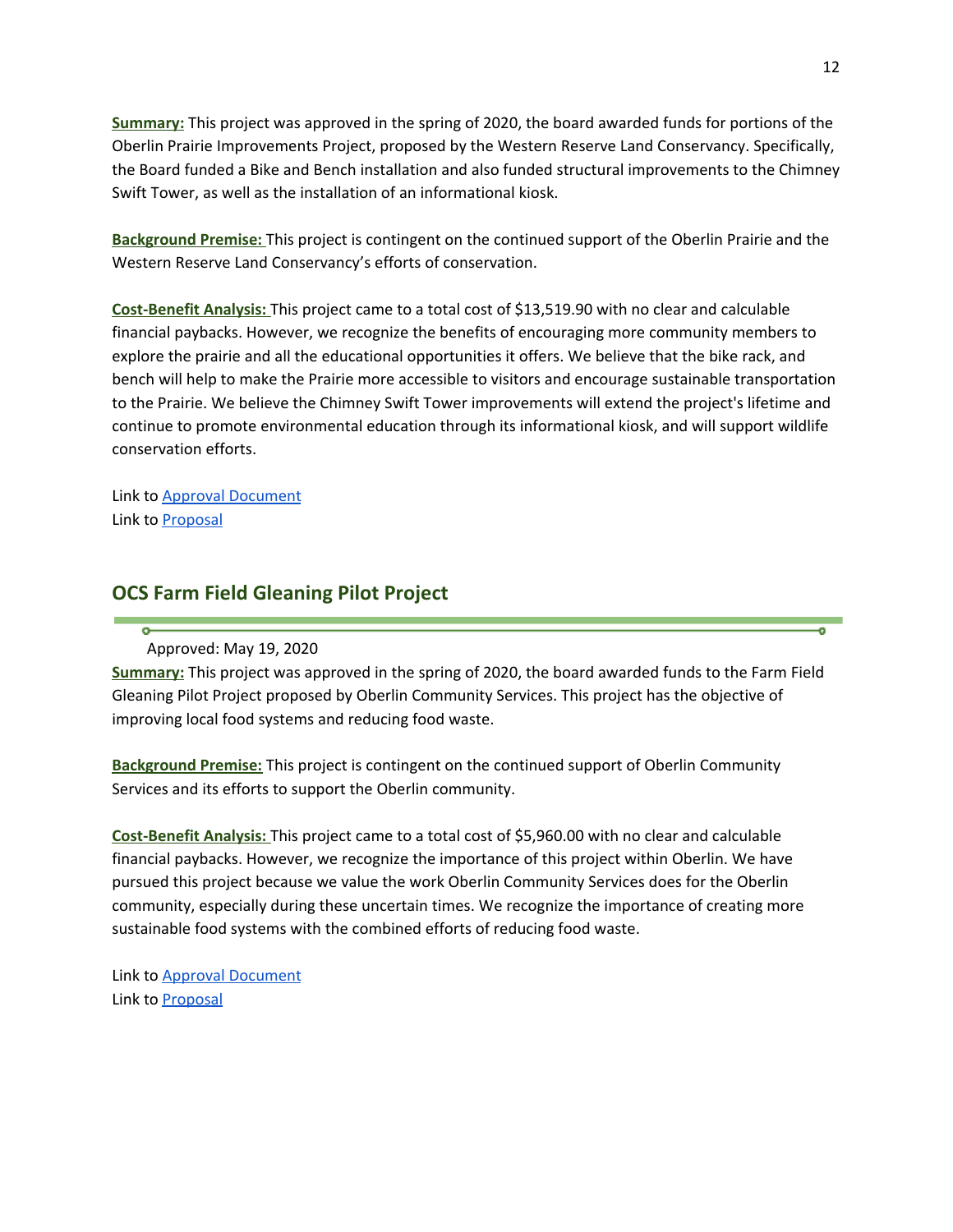#### **OCS Garden Outreach**

#### Approved: May 23, 2020

**Summary:** This project was approved in the spring of 2020, the board awarded funds to the Garden Outreach Project proposed by Oberlin Community Services. The objective of this project is to support and provide community members with information and resources to grow their own food.

**Background Premise:** This project is contingent on the continued support of Oberlin Community Services and its efforts to support the Oberlin Community.

**Cost-Benefit Analysis:** This project came to a total cost of \$12,000.00 with no clear and calculable financial paybacks. However, we recognize the importance of Oberlin Community Services' work in providing Oberlin Community members with resources to create and maintain their own gardens.

Link to **Approval [Document](https://drive.google.com/file/d/17DxOsmTyRIPhSAKEZgq5xwgQtBndE846/view?usp=sharing)** Link to **[Proposal](https://drive.google.com/open?id=1imEyu0SCRX75Wog-YE8_lyKFTe7WHJZZ)** 

#### **Oberlin Food Hub Warehouse**

#### Approved: May 22, 2020

**Summary:** This project was approved in the spring of 2020, the board awarded funds to the Oberlin Food Hub Warehouse project proposed by the Oberlin Food Hub. The objective of this project is to increase capacity at the Oberlin Food Hub for the warehousing, sorting, packing, processing, and distributing of local foods from hyper-local farms. This project emerged in the last 6 months as the Oberlin Food Hub's operations have grown. The need has increased with the addition of Coronavirus-related feeding programs, particularly for "grab and go" meals for K-12 schools in Northeast Ohio.

**Background Premise:** This project is contingent on the continued support of the Oberlin Food Hub and its efforts in the Oberlin community.

**Cost-Benefit Analysis:** This project came to a total cost of \$45,331.87 with no clear and calculable financial paybacks. However, we recognize the importance because we want to continue supporting efforts to create sustainable food systems in the Oberlin Community. We have pursued this project because we are excited to work with the Oberlin Food Hub in their effort to bring local food to the Oberlin community, particularly as their operations grow as a result of Coronavirus-related feeding programs.

Link to **Approval [Document](https://drive.google.com/file/d/1lzN_X1fjkaXLMGSXFE5G-NqMLdscuSRr/view?usp=sharing)** Link to [Proposal](https://drive.google.com/open?id=1wlbx7Hhu1770FcqiC1yz6ZRRghGC96pz)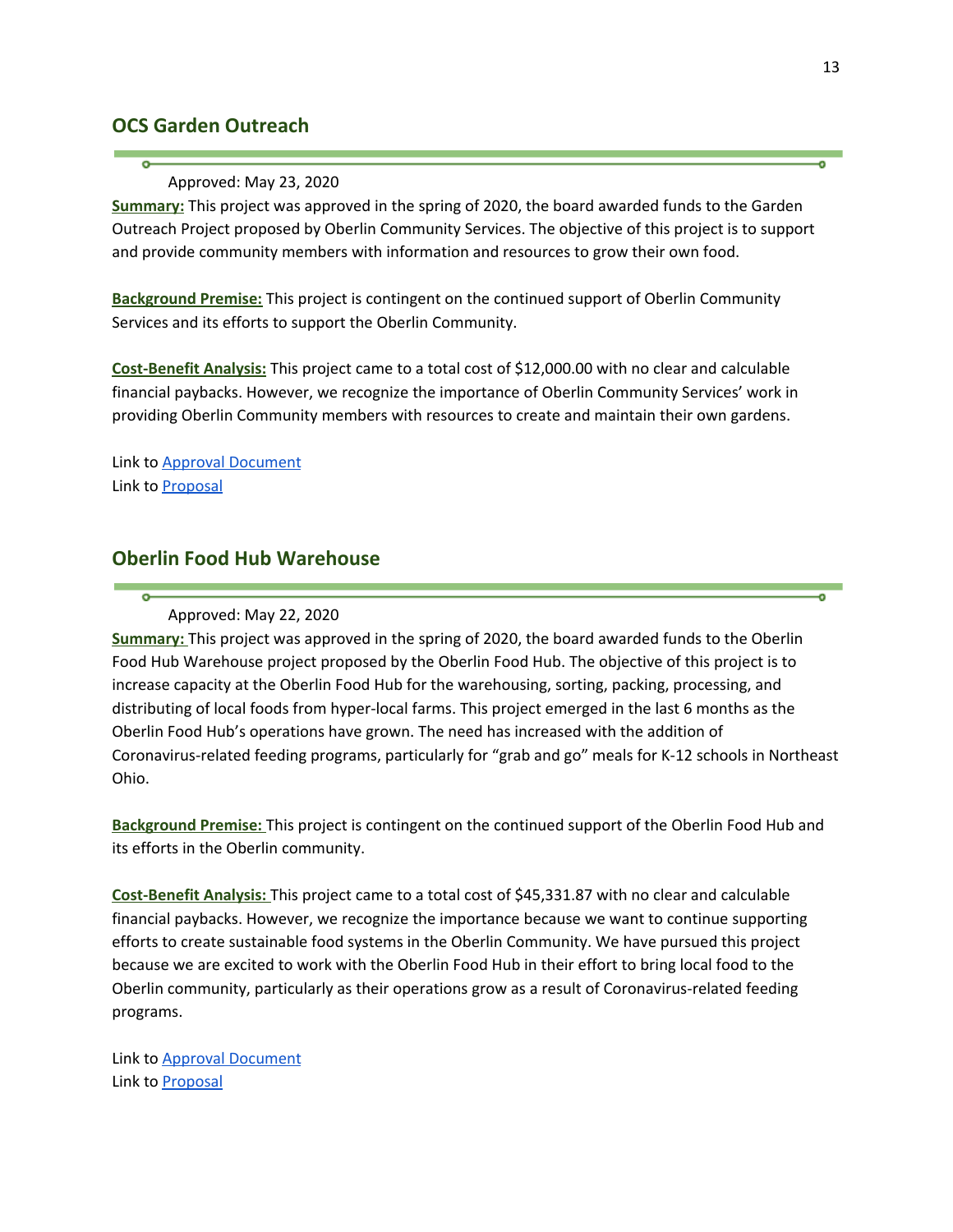# <span id="page-13-0"></span>**Efficiency Loans Approved**

There were no Efficiency Loans approved during the fall of 2019 and spring of 2020.

### <span id="page-13-1"></span>**Carbon Management Fund Projects**

There were no Carbon Management Fund projects during the fall of 2019 and spring of 2020.

# <span id="page-13-2"></span>**Previously Approved Projects**

Projects that have been officially approved by the GEF during the 2018 - 2019 academic year and either have been implemented or are in the process of being implemented. Project managers on the GEF serve as the primary contact for the duration of project development and implementation.

### **Fall 2018**

| <b>Title</b>                            | <b>Type</b>                 | <b>Amount Funded</b> | <b>Approval Doc</b> |
|-----------------------------------------|-----------------------------|----------------------|---------------------|
| Art in the Community                    | <b>Sustainability Grant</b> | \$360.00             | <b>Approval Doc</b> |
| Build-A-Garden Project<br>Expansion     | <b>Sustainability Grant</b> | \$3,000.00           | <b>Approval Doc</b> |
| People's Garden Winter<br>Project       | <b>Sustainability Grant</b> | \$11,200.00          | <b>Approval Doc</b> |
| AJLC Lighting Retrofit - Phase<br>Ш     | <b>Sustainability Grant</b> | \$8,000.00           | <b>Approval Doc</b> |
| Reusable Bags for OC<br><b>Students</b> | <b>Sustainability Grant</b> | \$6,200.00           | <b>Approval Doc</b> |

## **Spring 2019**

| Title | Type | Amount Funded | Approval Doc |
|-------|------|---------------|--------------|
|-------|------|---------------|--------------|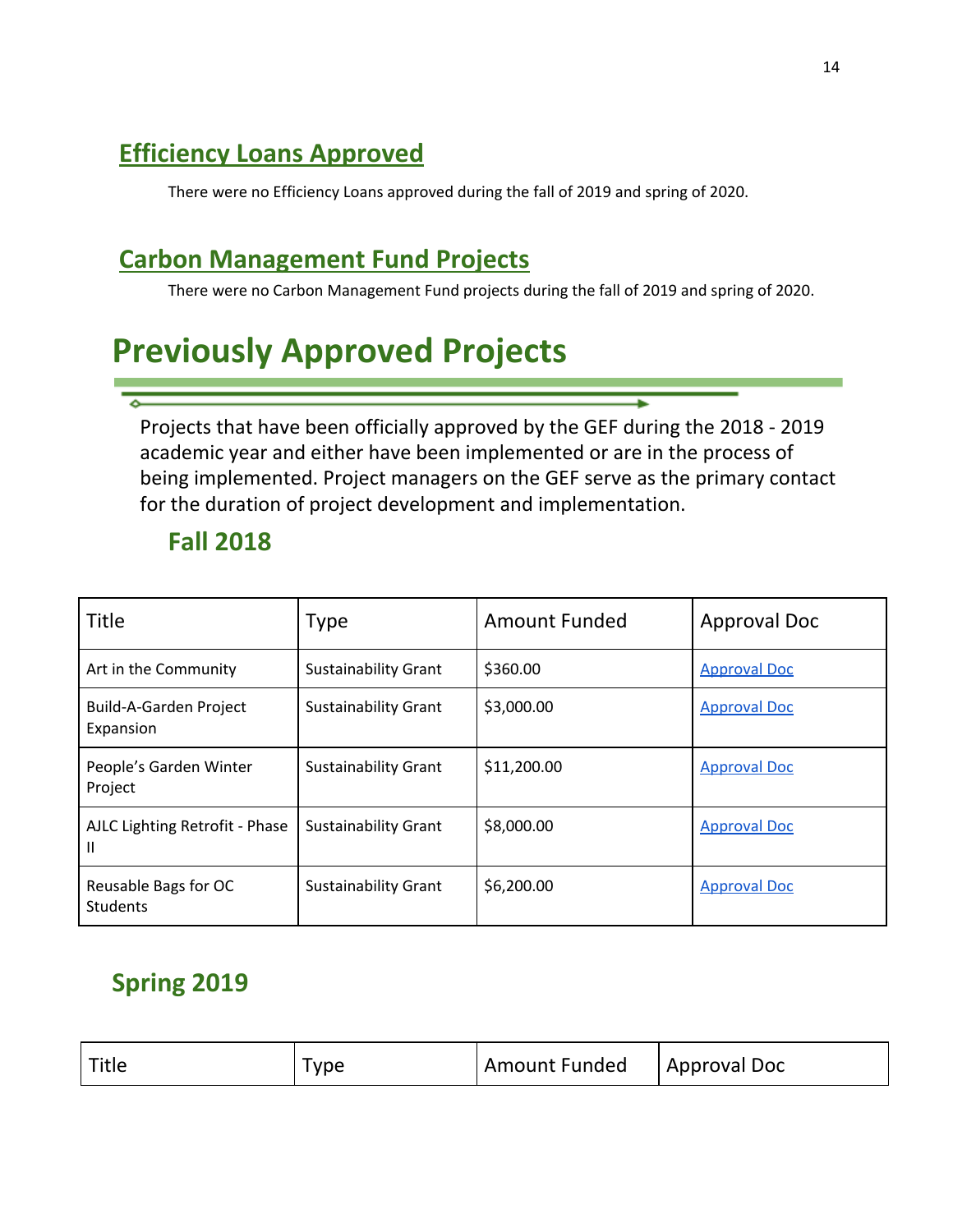| Carbon Neutrality<br><b>Implementation Plan: Phase</b><br>Ш                                          | <b>Sustainability Grant</b> | \$133,000.00 | <b>Approval Doc</b> |
|------------------------------------------------------------------------------------------------------|-----------------------------|--------------|---------------------|
| Increasing the Biodiversity<br>of the Living Machine                                                 | <b>Sustainability Grant</b> | \$500.00     | <b>Approval Doc</b> |
| <b>Expanding Semi-Processed</b><br>Hyper-Local Veggies to K-12<br>Schools                            | <b>Sustainability Grant</b> | \$9,800.00   | <b>Approval Doc</b> |
| 2018 Fall Oberlin Interact<br>BackPack Program                                                       | <b>Sustainability Grant</b> | \$635.24     | <b>Approval Doc</b> |
| <b>Pollinator Education Project</b>                                                                  | <b>Sustainability Grant</b> | \$1,246.00   | <b>Approval Doc</b> |
| <b>Gap Grants for Energy</b><br><b>Efficiency and Requisite</b><br><b>Small Repairs</b>              | <b>Sustainability Grant</b> | \$20,000.00  | <b>Approval Doc</b> |
| Legion Field Community<br>Garden Sustainable<br>Improvements                                         | <b>Sustainability Grant</b> | \$1,875.80   | <b>Approval Doc</b> |
| Williams Field House<br><b>Lighting Retrofit</b>                                                     | <b>Sustainability Grant</b> | \$30,576.15  | <b>Approval Doc</b> |
| AJLC - Improving<br><b>Biodiversity of the Barrier</b><br>Woodlands                                  | <b>Sustainability Grant</b> | \$800.00     | <b>Approval Doc</b> |
| Bringing Green New Deal to<br>Oberlin                                                                | <b>Sustainability Grant</b> | \$422.00     | <b>Approval Doc</b> |
| High School Garden<br>Internship Program                                                             | <b>Sustainability Grant</b> | \$8,153.65   | <b>Approval Doc</b> |
| <b>Local Pollinators Garden</b>                                                                      | <b>Sustainability Grant</b> | \$2,850.00   | <b>Approval Doc</b> |
| <b>OCS Summer People's</b><br>Garden Project                                                         | <b>Sustainability Grant</b> | \$4,410.00   | <b>Approval Doc</b> |
| Slow Train/The Local<br><b>Community Greening</b>                                                    | <b>Sustainability Grant</b> | \$1,000.00   | <b>Approval Doc</b> |
| <b>Building Community One</b><br>Home at a Time in<br>Partnership with Oberlin<br>Land Trust Project | <b>Sustainability Grant</b> | \$50,000.00  | <b>Approval Doc</b> |